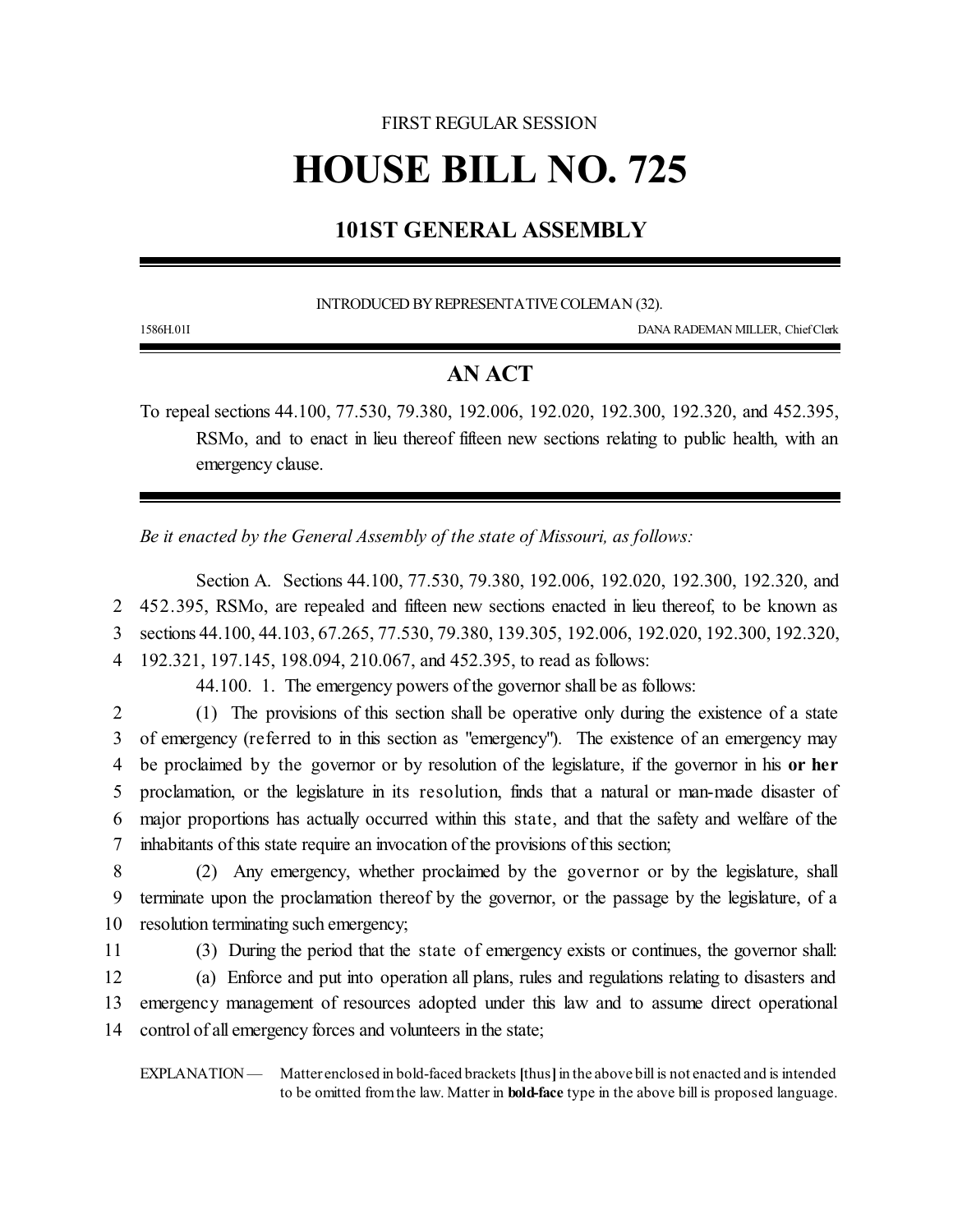(b) Take action and give directions to state and local law enforcement officers and agencies as may be reasonable and necessary for the purpose of securing compliance with the provisions of this law and with the orders, rules and regulations made pursuant thereof;

 (c) Seize, take or requisition to the extent necessary to bring about the most effective protection of the public:

 a. Any means of transportation, other than railroads and railroad equipment and fuel, and all fuel necessary for the propulsion thereof;

 b. Any communication system or part thereof necessary to the prompt and efficient 23 functioning of the emergency management of the state;

c. All stocks of fuel;

 d. Facilities for housing, feeding and hospitalization of persons, including buildings and plants;

 (d) Control, restrict and regulate by rationing, freezing, use of quotas, prohibitions on shipments, price fixing, allocation or other means the use, sale or distribution of food, feed, fuel, clothing and other commodities, materials, goods or services;

 (e) Prescribe and direct activities in connection with but not limited to use, conservation, salvage and prevention of waste of materials, services and facilities, including production, transportation, power and communication facilities, training and supply of labor, utilization of industrial plants, health and medical care, nutrition, housing, including the use of existing and private facilities, rehabilitation, education, welfare, child care, recreation, consumer protection and other essential civil needs;

 (f) Use or distribute all or any of this property among the inhabitants of the state in any area adversely affected by a natural or man-made disaster and to account to the state treasurer for any funds received thereof;

 (g) Waive or suspend the operation of any statutory requirement or administrative rule regarding the licensing, certification or issuance of permits evidencing professional, mechanical or other skills;

 (h) Waive or suspend the operation of any statutory requirement or administrative rule prescribing procedures for conducting state business, where strict compliance with such requirements and rules would prevent, hinder, or delay necessary action by the department of health and senior services to respond to a declared emergency or increased health threat to the population;

 (i) In accordance with rules or regulations, provide that all law enforcement authorities and other emergency response workers and agencies of other states who may be within this state at the request of the governor or pursuant to state or local mutual-aid agreements or compacts shall have the same authority and possess the same powers, duties, rights, privileges and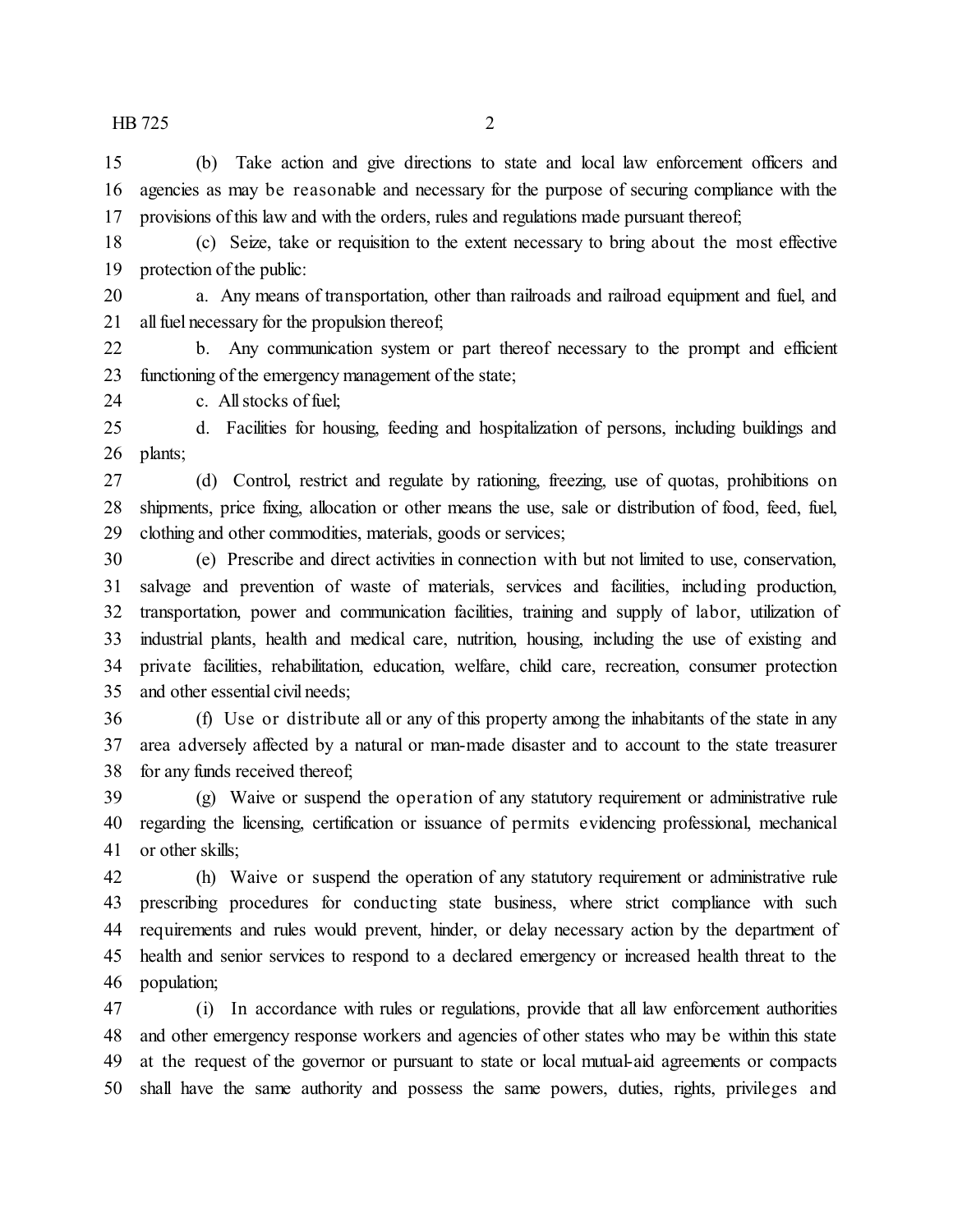immunities as are possessed by like law enforcement authorities and emergency response workers and agencies of this state;

 (j) Perform and exercise such other functions, powers and duties as may be necessary to promote and secure the safety and protection of the civilian population;

 (k) Authorize the director of finance and the director of credit unions to waive or suspend the operation of any statutory requirement or administrative rule applicable to the division of finance, banking, financial services, or the division of credit unions and take action and give direction to banks, credit unions, and financial institutions, including coordinating actions with emergency responders, federal agencies, and state banking and credit union associations as may be reasonable and necessary to preserve the safety and soundness of banks, credit unions, and financial institutions; and facilitate disaster response and recovery efforts to serve essential civil needs and protect the public interest.

 2. When any property is seized, taken or requisitioned under this section, the circuit court of the county in which the property was taken may on the application of the owner thereof or on the application of the governor in cases where numerous claims may be filed, appoint three disinterested commissioners in the manner provided by section 523.040 to assess the damages which the owners may have sustained by reason of the appropriation thereof. Upon the application the amount due because of the seizure of property shall be determined in the manner provided in chapter 523 for the determination of damages in case of the exercise of the power of eminent domain.

 **3. No authority granted to the governor under this se ction, or to any law enforcement officers or agencies or state agencies empowered under this section, shall be interpreted to authorize any orders, plans, rules, or regulations governing the number of persons gathering or residing on private residential property during a state of emergency declared under this section.**

**44.103. Notwithstanding section 1.302 to the contrary, neither the state nor any state agency, political subdivision, county commission, county health board, or person shall enact, adopt, maintain, or enforce any order, ordinance, rule , regulation, policy, or other similar measure that imposes any restrictions, directly or indirectly, on the free exe rcise of religion, including attendance or participation in any prayer, service, meeting, or similar religious activity, or use of a building or premises owned or ope rated for the purpose of religious activity, during a declared state of emergency.**

**67.265. 1. No political subdivision of this state shall make or promulgate any public health orders, ordinances, rules, or regulations during a declared state of emergency and pertaining to such state of emergency for a cumulative period longer than fourte en days in a two-year period unless so authorized by a concurrent resolution of the general**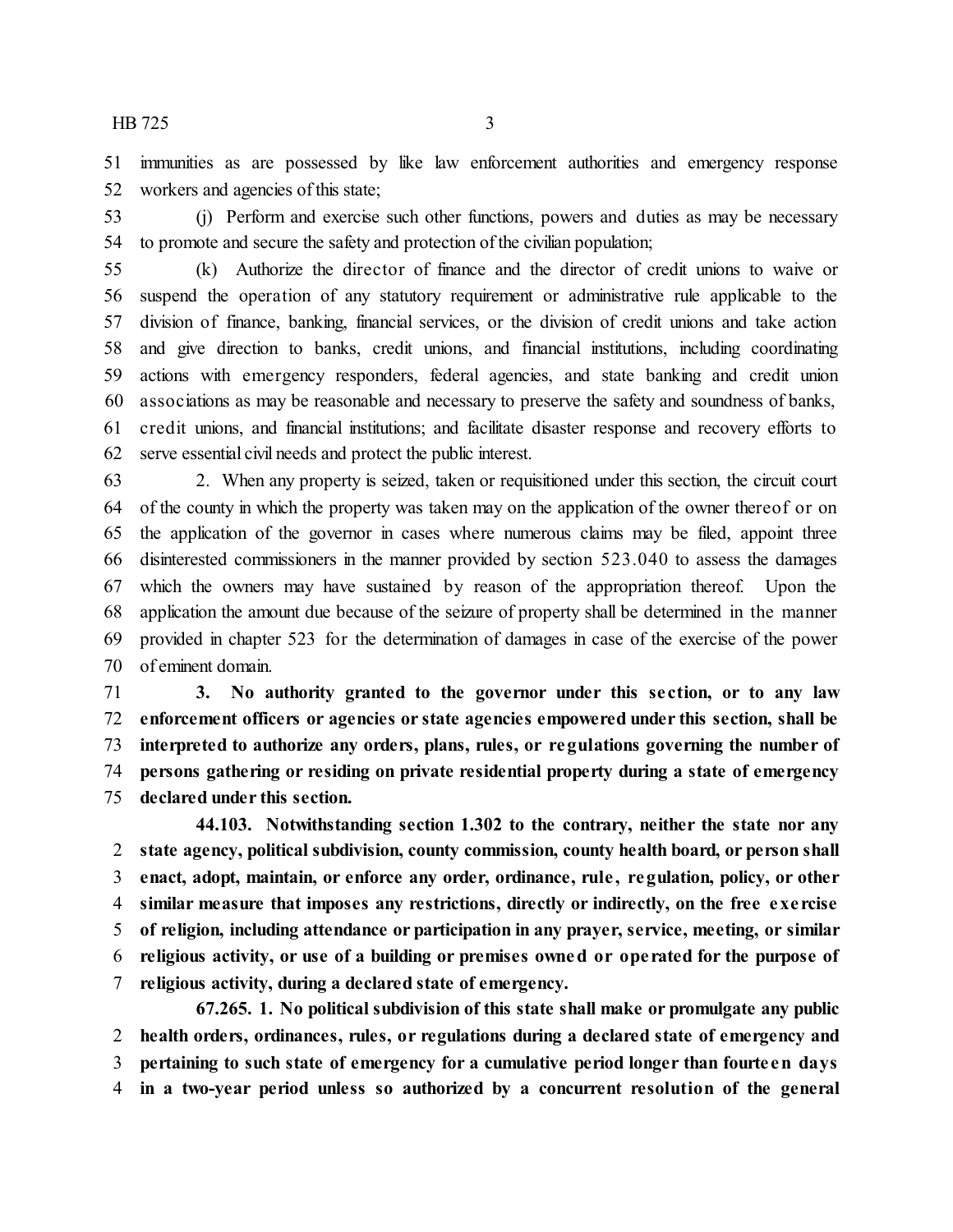**assembly pe rmitting any political subdivision of this state to make and promulgate such orders, ordinances, rules, or regulations for longer durations; provided that, such concurrent resolution shall be for a limited period of time, apply statewide, and be specific to the declared state of emergency.**

 **2. No political subdivision of this state shall make or promulgate any orders, ordinances, rules, or regulations during a declared state of emergency and pertaining to such state of emergency governing the number of persons gathering or residing on private residential property.**

 **3. No politicalsubdivisionof this state shall make or modify any orders, ordinances, rules, or regulations during a declared state of emergency that have the effect, directly or indirectly, of a prohibited order, ordinance, rule, or regulation under this section.**

77.530. The council may make regulations and pass ordinances for the prevention of the introduction of contagious diseases into the city, and for the abatement of the same, and may make quarantine laws and enforce the same within five miles of the city**; provided that, no such regulation made or ordinance passed during a declared state of emergency and pertaining to such state of emergency shall be issued for a cumulative period longer than fourte en days in a two-year period unless so authorized by a concurrent resolution of the general assembly permitting any political subdivision of this state to make and promulgate such regulations or ordinances for longer durations; provided that, such concurrent resolution shall be for a limited period of time, apply statewide, and be specific to the declared state of emergency. Additionally, no such regulation made or ordinance passed during a declared state of emergency pertaining to such state of emergency shall govern the number of persons gathering or residing on private residential property**. The council may purchase or condemn and hold for the city, within or without the city limits, within ten miles therefrom, all necessary lands for hospital purposes, waterworks, sewer carriage and outfall, and erect, establish and regulate hospitals, workhouses, poorhouses, police stations, fire stations and provide for the government and support of the same, and make regulations to secure the general health of the city, and to prevent and remove nuisances; provided, however, that the condemnation of any property outside of the city limits shall be regulated in all respects as the condemnation of property or railroad purposes is regulated by law; and provided further, that the police jurisdiction of the city shall extend over such lands and property to the same extent as over public cemeteries, as provided in this chapter.

79.380. The board of aldermen may make regulations and pass ordinances for the prevention of the introduction of contagious diseases in the city, and for the abatement of the same, and may make quarantine laws and enforce the same within five miles of the city**; provided that, no such regulation made or ordinance passed during a declared state of**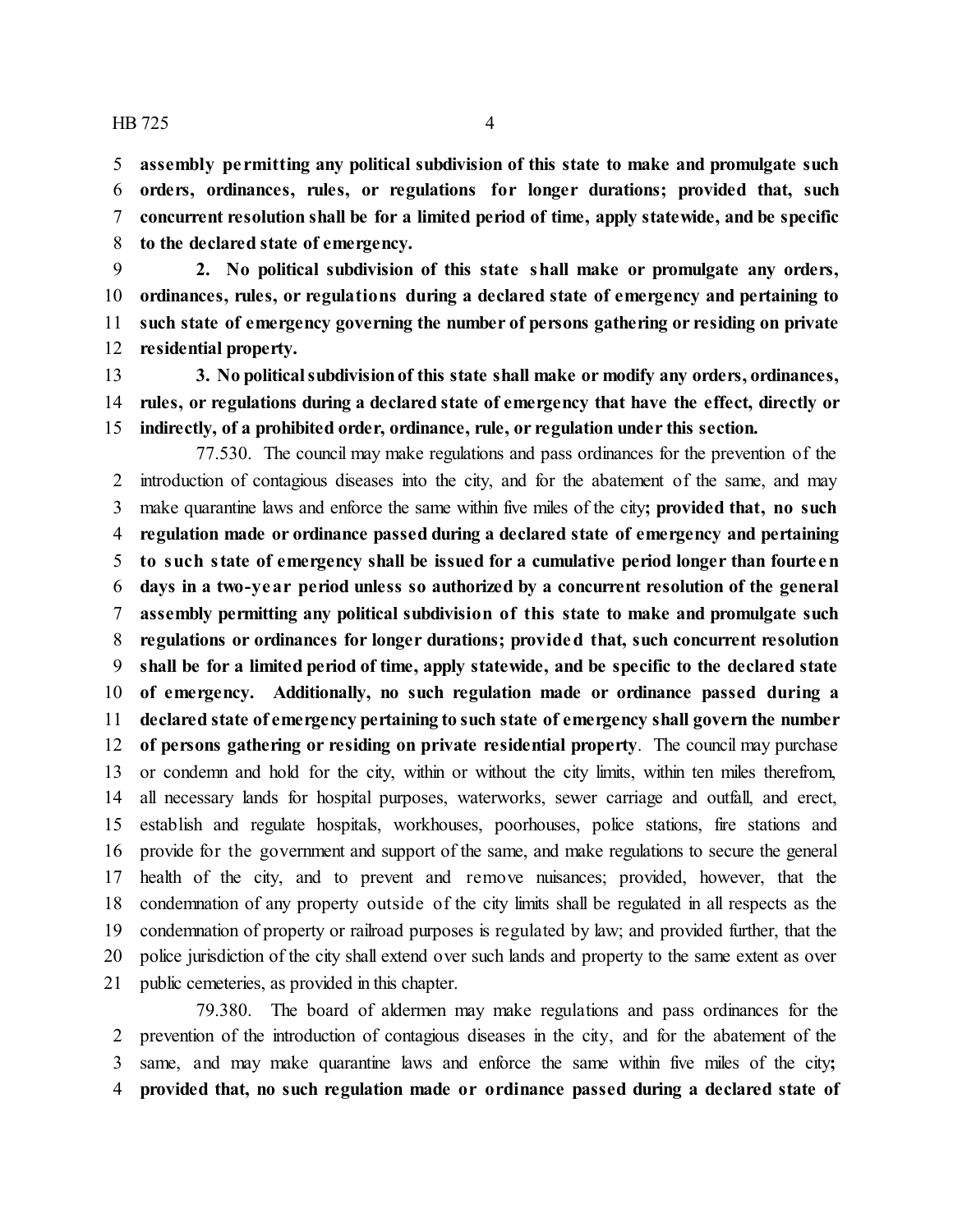**emergency and pe rtaining to such state of emergency shall be issued for a cumulative period longer than fourteen days in a two-year period unless so authorized by a concurrent resolutionof the general assembly permitting any political subdivision of this state to make and promulgate such regulations or ordinances for longer durations; provided that, such concurrent resolution shall be for a limited period of time, apply statewide, and be specific to the declared state of emergency. Additionally, no such regulation made or ordinance passed during a declared state of emergency pertaining to such state of emergency shall govern the number of persons gathering or residing on private residential property**. They may purchase or condemn and hold for the city, within or without the city limits, or within ten miles therefrom, all necessary lands for hospital purposes, waterworks, sewer carriage and outfall, and erect, establish and regulate hospitals, workhouses, poorhouses, airports and provide for the government and support of the same, and make regulations to secure the general health of the city, and to prevent and remove nuisances; except that the condemnation of any property outside of the city limits shall be regulated in all respects as the condemnation of property for railroad purposes is regulated by law. The police jurisdiction of the city shall extend over such land and property to the same extent as over other city property, as provided in this chapter.

**139.305. 1. Notwithstanding any provision of law to the contrary, beginning January 1, 2021, any taxpayer who is a resident of a city or county that imposes any citywide or countywide ordinance or order prohibiting or otherwise restricting, for public health purposes, the use of such taxpayer's real property including, but not limited to, imposing occupancy restrictions, shall receive a credit on property taxes owed on such affected real property.**

 **2. The amount of the credit authorized by this section shall be a percentage of the property tax liability that is equal to the percentage of the calendar year that the taxpayer was subject to restrictions on the use of his or her real property.**

 **3. Any city or county imposing a citywide or countywide ordinance or order as described in this section shall adjust its tax bills to reflect any credit authorized by this section.**

 **4. The provisions of this section shall apply only to real property tax liabilities owed to a city or county imposing any citywide or countywide ordinance or order prohibiting or otherwise restricting, for public health purposes, the use of a taxpayer's real property and shall not apply to property tax liabilities owed to any other taxing jurisdiction or to property tax liabilities owed on tangible personal property.**

192.006. The department of health and senior services may adopt, appeal and amend rules necessary to carry out the duties assigned to it. All rules shall be promulgated pursuant to the provisions of this section and chapter 536. **The department of health and senior services**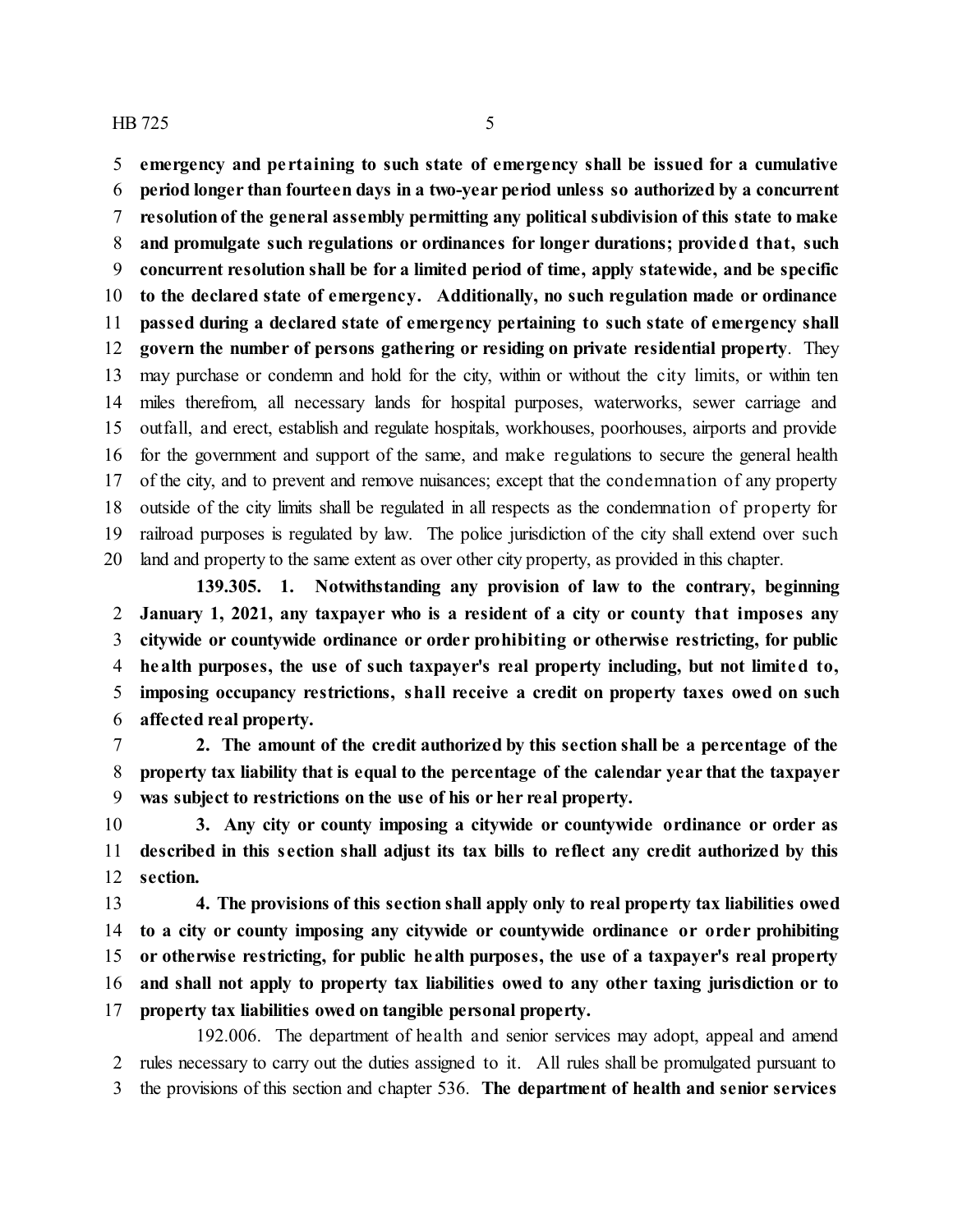**may be permitted, in accordance with an executive order issued in a declared state of emergency under chapter 44, to delegate the power and authority to promulgate rules; provided that, such delegation shall be limited to county commissions, county councils, or county health center boards of trustees.** No rule or portion of a rule promulgated under the authority of this chapter shall become effective unless it has been promulgated pursuant to the provisions of section 536.024.

192.020. 1. It shall be the general duty and responsibility of the department of health and senior services to safeguard the health of the people in the state and all its subdivisions. It shall make a study of the causes and prevention of diseases. It shall designate those diseases which are infectious, contagious, communicable or dangerous in their nature and shall make and enforce adequate orders, findings, rules and regulations to prevent the spread of such diseases and to determine the prevalence of such diseases within the state. It shall have power and authority, with approval of the director of the department, to make such orders, findings, rules and regulations as will prevent the entrance of infectious, contagious and communicable diseases into the state.

 2. The department of health and senior services shall include in its list of communicable or infectious diseases which must be reported to the department methicillin-resistant staphylococcus aureus (MRSA), carbapenem-resistant enterobacteriaceae (CRE) as specified by the department, and vancomycin-resistant enterococcus (VRE).

 **3. The department of health and senior services may be permitted, in accordance with an executive order issued in a declared state of emergency under chapter 44, to delegate the power and authority to promulgate rules; provided that, such delegation shall be limited to county commissions, county councils, or county health center boards of trustees, and no rule or portion of a rule promulgated under the authority of this subsection shall become effective unless it has beenpromulgatedpursuantto the provisions of chapter 536.**

192.300. 1. The county commissions**, county councils,** and the county health center boards **of trustees** of the several counties may make and promulgate orders, ordinances, rules or regulations, respectively as will tend to enhance the public health and prevent the entrance of infectious, contagious, communicable or dangerous diseases into such county, but any orders, ordinances, rules or regulations shall not:

 (1) Be in conflict with any rules or regulations authorized and made by the department of health and senior services in accordance with this chapter or by the department of social services under chapter 198; **[**or**]**

 (2) Impose standards or requirements on an agricultural operation and its appurtenances, as such term is defined in section 537.295, that are inconsistent with or more stringent than any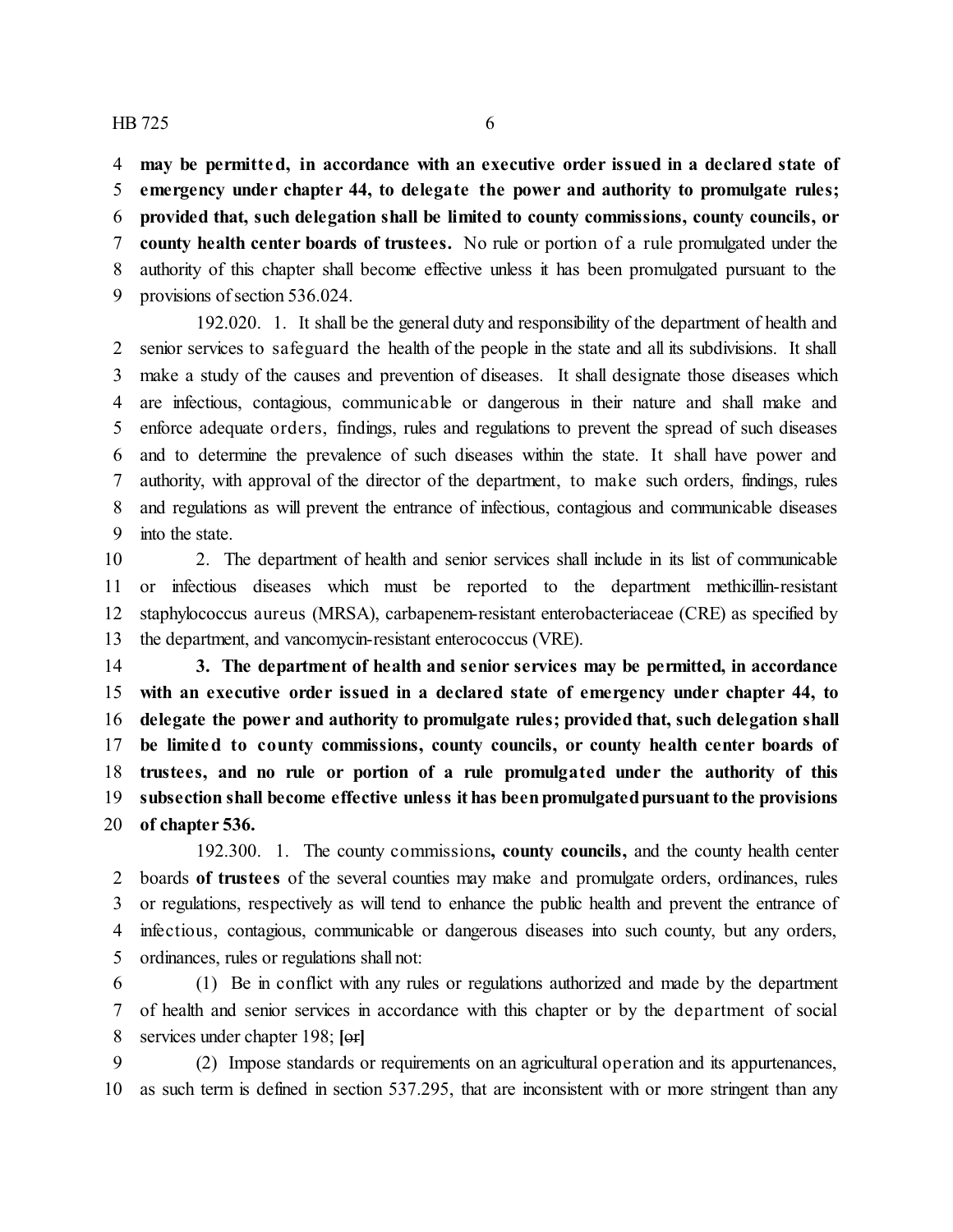provision of this chapter or chapters 260, 640, 643, and 644, or any rule or regulation promulgated under such chapters**; or**

 **(3) Be issued for a cumulative period longer than fourteen days in a two-year period in cases of orders, ordinances, rules, or regulations made and promulgated during a declared state of emergency and pertaining to such state of emergency unless so authorized by a concurrent resolution of the general assembly pe rmitting county commissions, county councils, and county health center boards of trustees to make and promulgate such orders, ordinances, rules, or regulations for longer durations; provided that, such concurrent resolution shall be for a limited period of time, apply statewide, and be specific to the declared state of emergency. Additionally, no suchorder, ordinance, rule, or regulation made orpassed during a declared state of emergency pertaining to such state of emergency shall govern the number of persons gathering or residing on private residential property**.

 2. The county commissions**, county councils,** and the county health center boards **of trustees** of the several counties may establish reasonable fees to pay for any costs incurred in carrying out such orders, ordinances, rules or regulations, however, the establishment of such fees shall not deny personal health services to those individuals who are unable to pay such fees or impede the prevention or control of communicable disease. Fees generated shall be deposited in the county treasury. All fees generated under the provisions of this section shall be used to support the public health activities for which they were generated.

 3. After the promulgation and adoption of such orders, ordinances, rules or regulations by such county commission**, county council,** or county health **center** board **of trustees**, such commission**, county council,** or county health **center** board **of trustees** shall make and enter an order or record declaring such orders, ordinances, rules or regulations to be printed and available for distribution to the public in the office of the county clerk, and shall require a copy of such order to be published in some newspaper in the county in three successive weeks, not later than 37 thirty days after the entry of such order, ordinance, rule or regulation.

 4. Any person, firm, corporation or association which violates any of the orders or ordinances adopted, promulgated and published by such county commission**, county council, or county health center board of trustees in compliance with the provisions of this section** is guilty of a misdemeanor and shall be prosecuted, tried and fined as otherwise provided by law. The county commission**, county council,** or county health **center** board **of trustees** of any such county has full power and authority to initiate the prosecution of any action under this section. **5. Before the promulgation and adoption of orders, ordinances, rule s, or regulations made under subdivision (3) of subsection 1 of this section, the county commission, county health center board of trustees, or county health officer shall submit**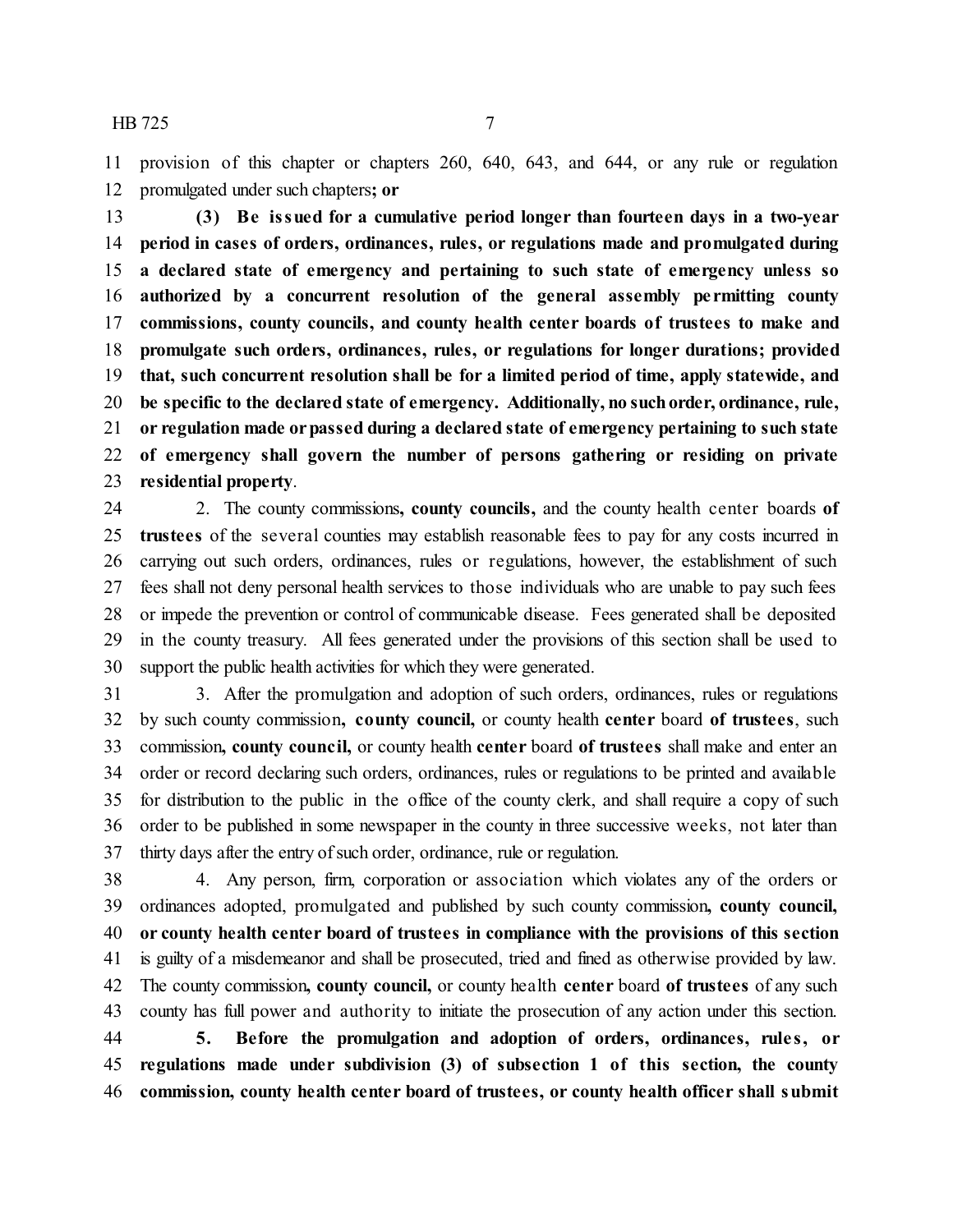**such orders, ordinances, rules, or regulations to the governing body of the county or political subdivision for approval, rejection, or modification. If the governing body fails to approve, with or without modification, such orders, ordinances, rules, or regulations within thirty days of submission, the orders, ordinances, rules, or regulations shall be considered rejected and shall not go into effect or become operative unless resubmitted for the governing body's consideration.**

 **6. The county health officer may submit recommended orders, ordinances, rules, or regulations to the county commission, county council, or county health center board of trustees for consideration and adoption, but the county health officer shall not have the authority to enact any orders, ordinances, rules, or regulations. Such authority under this section shall be reserved for the county commissions, county councils, and county health center boards of trustees.**

192.320. Any person or persons violating any of the provisions of sections 192.010, 192.020 to 192.490, 192.600 to 192.620 or who shall leave any pesthouse, or isolation hospital, or quarantined house or place without the consent of the health officer having jurisdiction, or who evades or breaks quarantine or knowingly conceals a case of contagious, infectious, or communicable disease, or who removes, destroys, obstructs from view, or tears down any quarantine card, cloth or notice posted by the attending physician or by the health officer, or by direction of a proper health officer, shall be deemed guilty of a class A misdemeanor**; provided that, no quarantine order shall require, under penalty of law, that a person subject to quarantine isolate himself or herself from members of the same physical household**.

**192.321. 1. The department of health and senior services shall not make or promulgate any public health orders, rules, or regulations during a declared state of emergency and pertaining to such state of emergency for a cumulative period longer than fourteen days in two-year pe riod unless so authorized by a concurrent resolution of the general assembly permitting the department to make and promulgate such orders, rules, or regulations for longer durations; provided that, such concurrent resolution shall be for a limited period of time and be specific to the declared state of emergency.**

 **2. The department of health and senior services shall not make or promulgate any orders, rules, or regulations during a declared state of emergency and pertaining to such state of emergency governing the number of persons gathering or residing on private residential property.**

 **3. No public health order issued by any political subdivision, county health board, or state agency shall infringe on the parental rights of an individual including, but not limited to, the right to make decisions on the minor child's care and custody, upbringing, education, religious instruction, place of habitation, and physical and mental health care.**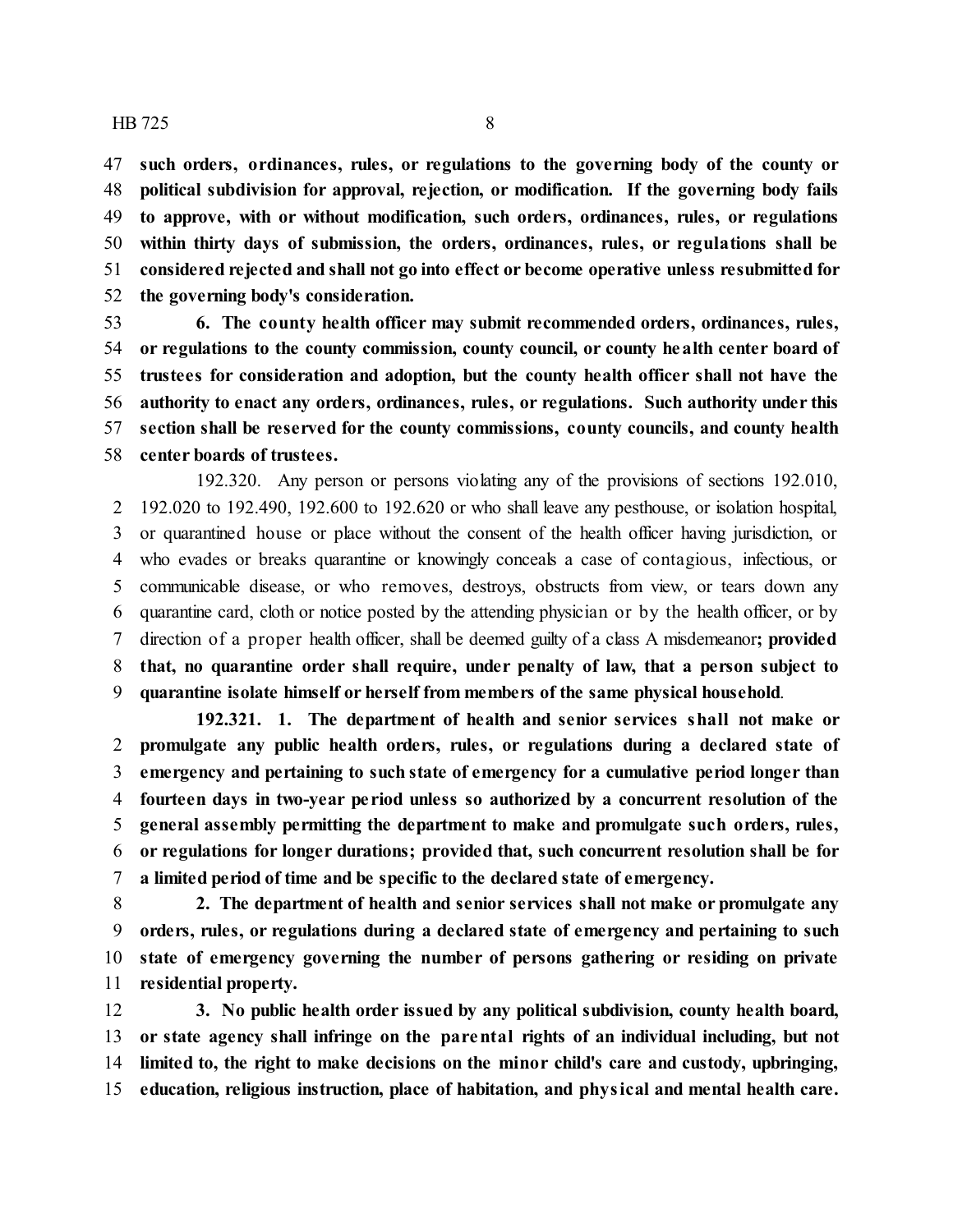**Nothing in this subsection shall be interpreted to limit the ability of such political subdivision or state agency to prote ct a child from a clear, immediate, and substantial threat of child abuse or neglect as otherwise provided for under state law.**

**197.145. 1. For purposes of this section, the following terms mean:**

**(1) "Hospital", the same meaning given to the term in section 197.020;**

 **(2) "Immediate family member", a spouse, child, parent, or sibling of a patient in a hospital.**

 **2. A hospital shall not adopt a policy in response to an outbreak of a contagious illness that restricts an immediate family member who is willing to comply with reasonable safety protocols from visiting a patient or attending medical appointments with the patient.**

 **3. A political subdivision shall not require any hospital to adopt a policy that the hospital is prohibited from adopting under subsection 2 of this section.**

**198.094. 1. For purposes of this section, the following terms mean:**

**(1) "Immediate family member", a spouse, child, parent, or sibling of a resident;**

 **(2) "Long-term care facility", the same meaning given to the term in section 198.610;**

**(3) "Resident", a person residing in a long-term care facility.**

 **2. A long-term care facility shall not adopt a policy in response to an outbreak of a contagious illness that restricts an immediate family member who is willing to comply with reasonable safety protocols from visiting a resident or attending medical appointments with the resident.**

 **3. A political subdivision shall not require any long-term care facility to adopt a policy that the long-term care facility is prohibited from adopting under subsection 2 of this section.**

**210.067. A test result indicating the presence ofsevere acute respiratory syndrome coronavirus 2, otherwise known as COVID-19, in a child or in a parent or guardian of a child shall not be a sole or determining cause for removal of a child, temporary or otherwise, from the care and custody of such parent or guardian.**

452.395. 1. Custody proceedings shall receive priority in being set for hearing. **The court shall not delay any hearing in a custody proceeding solely due to general public health concerns associated with an outbreak of a contagious illness.**

 2. The court without a jury shall determine questions of law and fact. If it finds that a public hearing may be detrimental to the child's best interests, the court may exclude the public from a custody hearing, but may admit any person who has a direct and legitimate interest in the particular case.